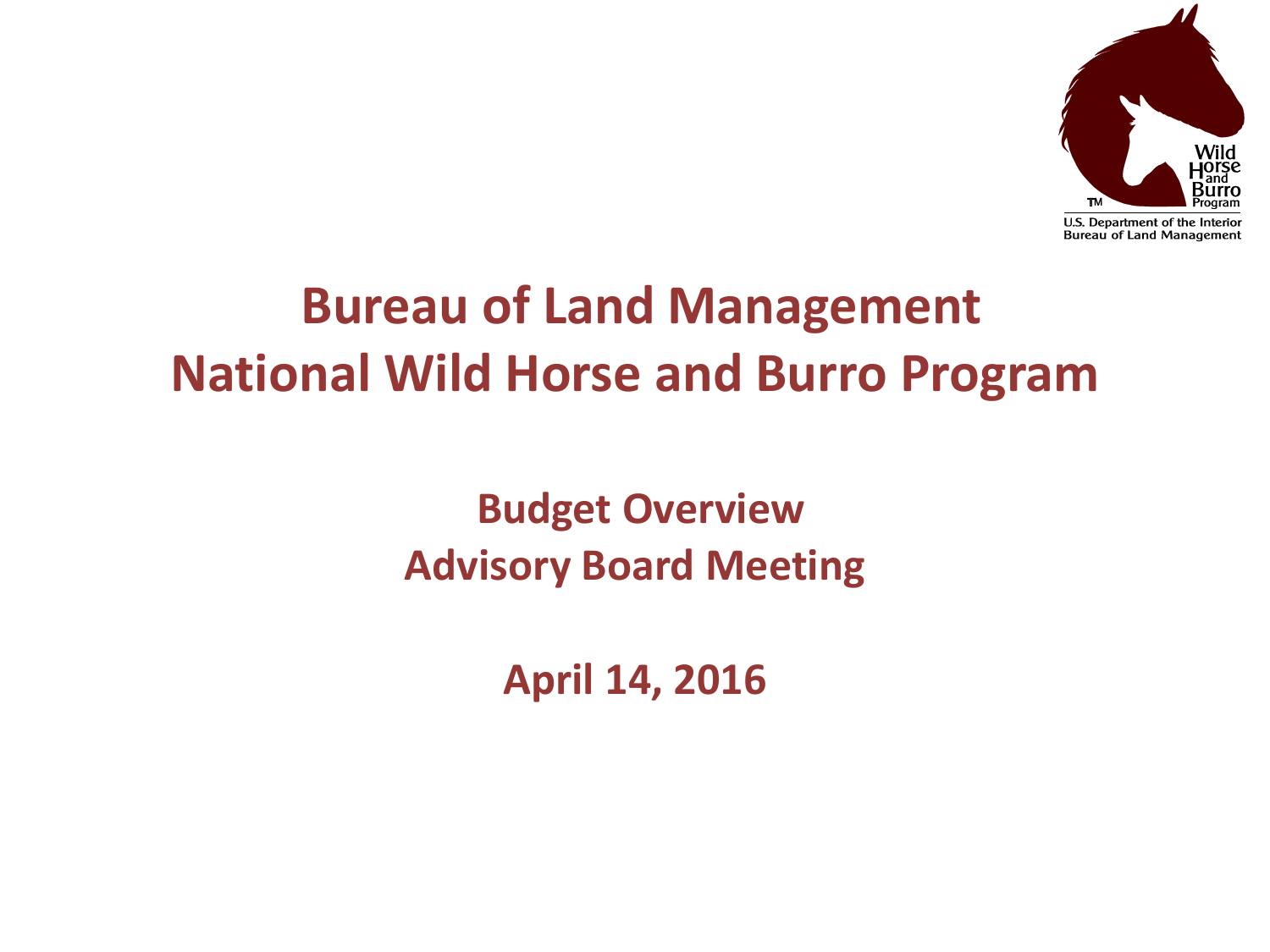## FY2015 Obligations \$76,404,016 Enacted \$77,245,000

(NK) Compliance Inspections, 501,165.00 , 1%

(DI) Plan for Herd Management, 188,263.00 , 0%

> (HG) Placement into Private Care, 4,314,678.00 , 6%

> > (HH) Off-Range Pasture Holding, 20,688,975.00, 27%

(JJ) Gather, Growth Suppression, 76,174.00 , 0%

(KF) Population

(MC) Conduct Census of WH&B

Areas, 893,099.00 , 1%

(MP) Monitor Herd Management Areas, 1,544,059.00 , 2%

1,807,498.00 , 2%

(JB) (JC) Construct/Maintain Shrub/Grass Projects/Water Developments, 413,871.00 , 1%

(HI) Off-Range Corral Holding, 31,848,991.00, 42%

Program Support/Overhead/ Uncontrollables

14,127,242.00, 18%

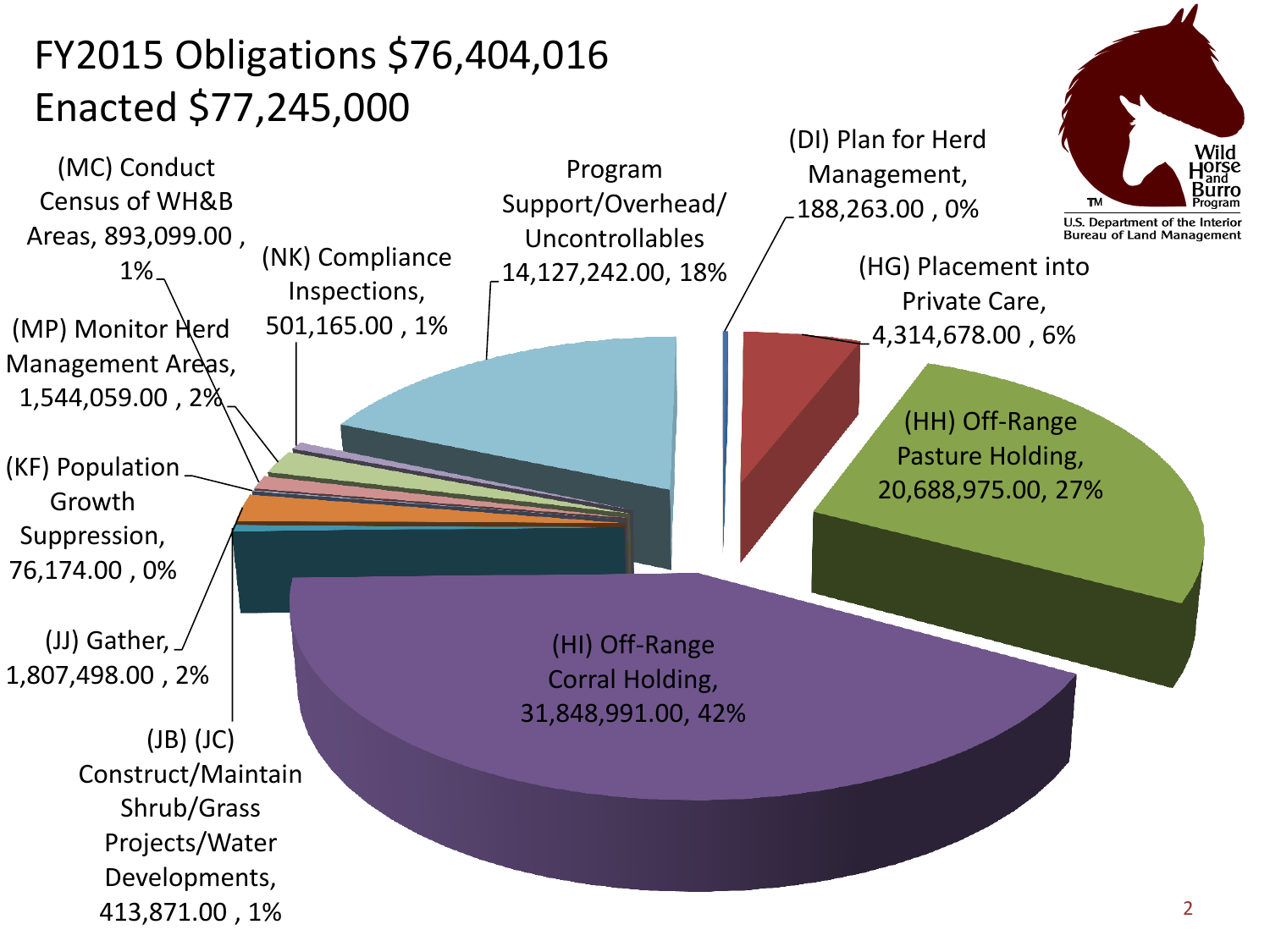|                                                      | <b>FY15</b>        | <b>FY15</b>                               |                                                      |
|------------------------------------------------------|--------------------|-------------------------------------------|------------------------------------------------------|
|                                                      | <b>Obligations</b> | <b>Program Element Units Accomplished</b> |                                                      |
|                                                      | \$188,263          | $\overline{4}$                            | <b>Plan for Herd Management</b><br>(DI)              |
| <b>TM</b><br>U.S. Departmen<br><b>Bureau of Land</b> | \$4,314,678        | 2,644                                     | <b>Adoption Program (HG)</b>                         |
|                                                      | \$20,688,975       | 31,327 animals                            | Off-Range Pasture Holding (HH)                       |
|                                                      | \$31,848,991       | 16,523 animals                            | Off-Range Corral Holding (HI)                        |
|                                                      | \$413,871          | 35                                        | Construct/Maintain Shrub & Grass<br>Projects (JB/JC) |
|                                                      | \$1,807,498        | 3,319                                     | Gather/Remove (JJ)                                   |
|                                                      | \$76,174           | 429                                       | <b>Population Growth Suppression</b><br>Efforts (KF) |
|                                                      | \$893,099          | 92                                        | <b>Conduct Census of WHB Areas</b><br>(MC)           |
|                                                      | \$1,544,059        | 168                                       | <b>Monitor Herd Management Areas</b><br>(MP)         |
|                                                      | \$501,165          | 2,506                                     | Compliance Inspections (NK)                          |
|                                                      | \$14,127,242       |                                           | Program Support / Overhead /<br>Uncontrollables      |
|                                                      | \$76,404,016       |                                           | <b>WHB Direct Program Element</b><br>Costs           |



nt of the Interior<br>d Management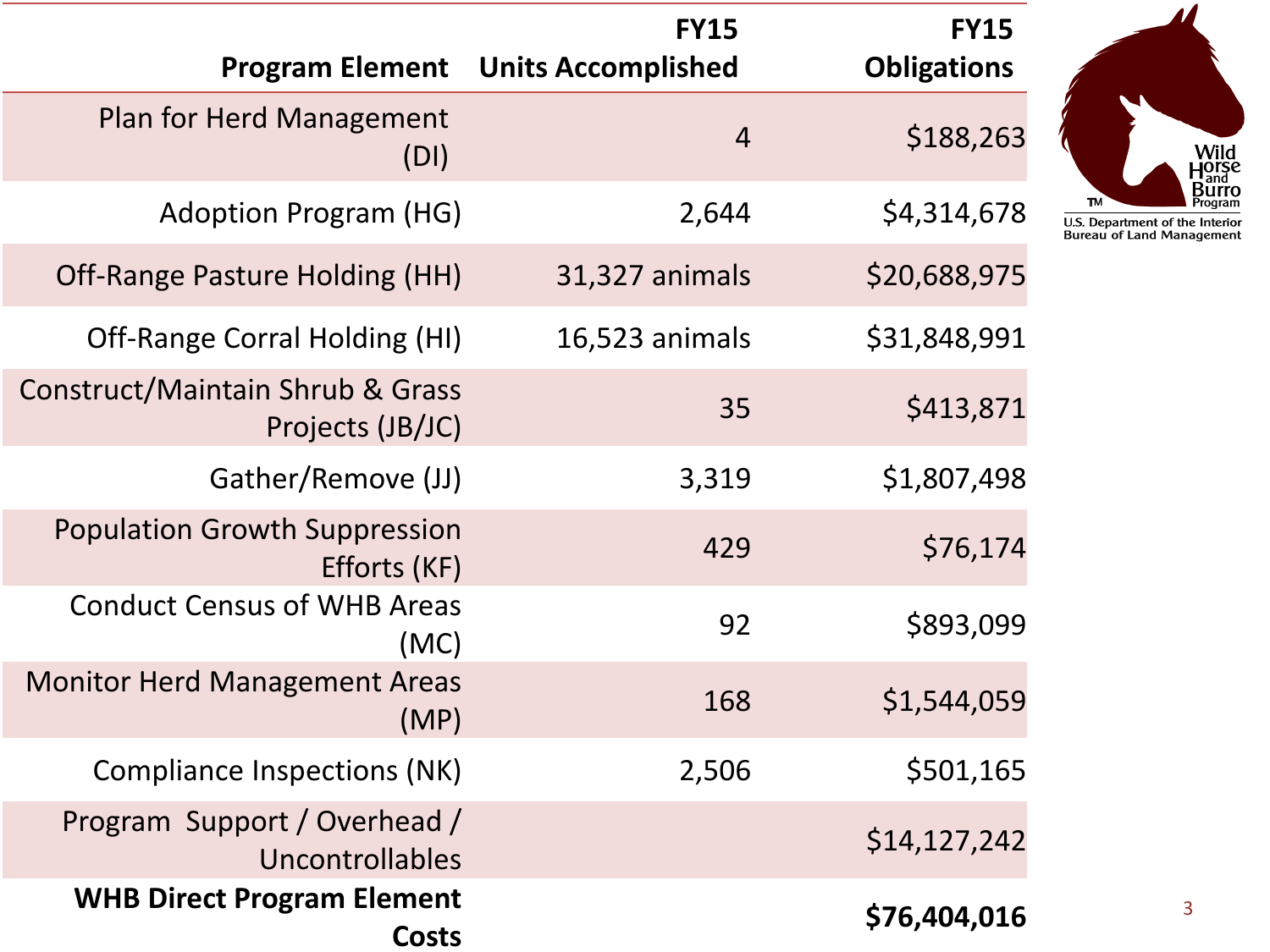## FY2016 Obligations \$44,656,024 *as of 3.31.16* Enacted \$80,555,000

(NK) Compliance Inspections, 224,581.27 , 1%

(MP) Monitor Herd Management Areas,

522,026.18 , 1%

(MC) Conduct Census of WH&B Areas, 875,793.12 , 2%

(JJ) Gather, 553,366.76 , 1%

(KF) Population Growth Suppression, 103,283.24 , 0%

(JB) (JC) Construct/Maintain Shrub/Grass Projects/Water Developments, 83,976.30 , 0%

Program Support/Overhead/ Uncontrollables, 6,646,913.11 , 15%

(HI) Off-Range Corral Holding, 11,028,863.79 , 25%

(DI) Plan for Herd Management, 73,808.45 , 0%



(HG) Placement into Private Care, 3,816,767.17 , 9%

(HH) Off-Range Pasture Holding, 20,726,645.08 , 46%